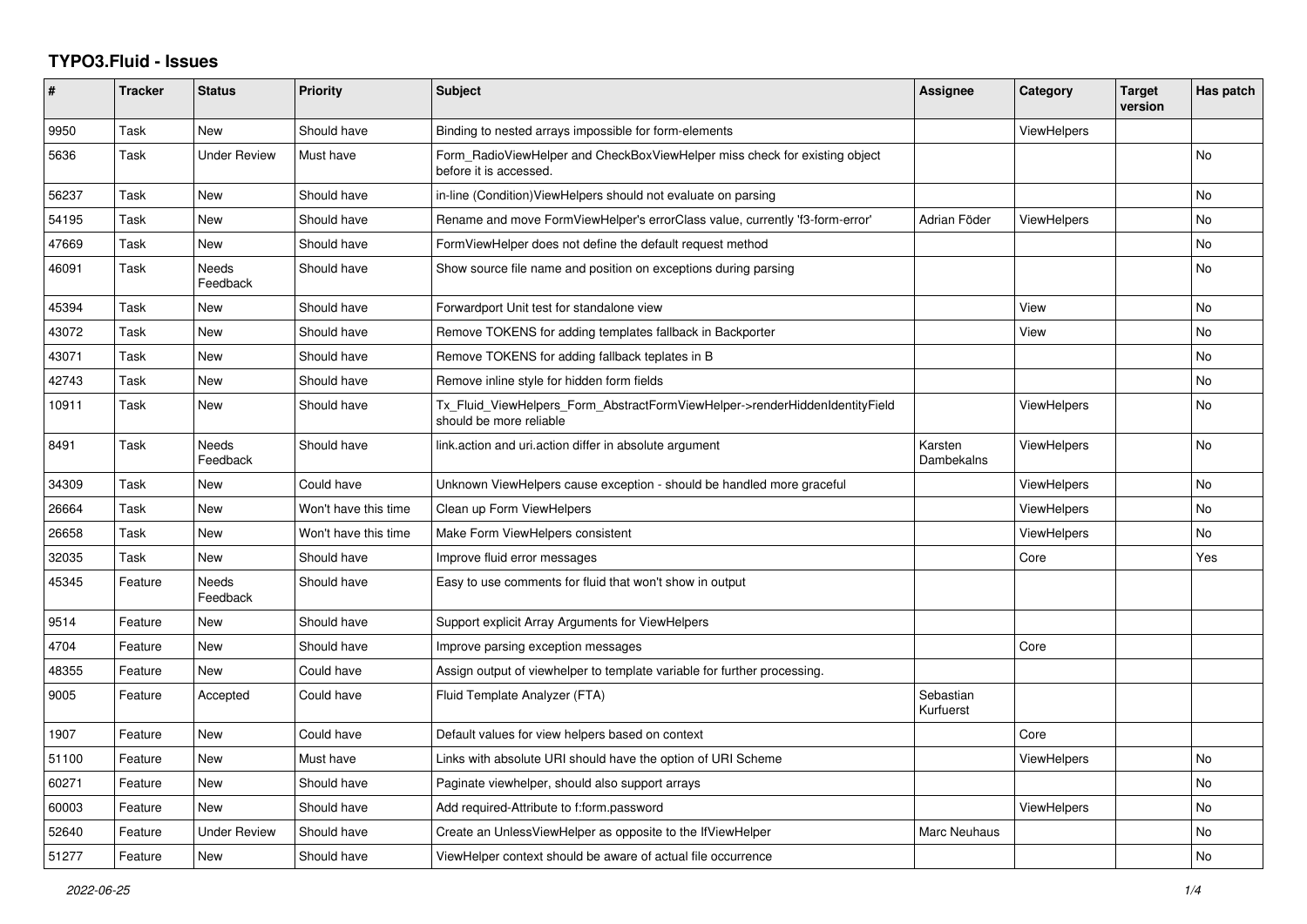| #     | <b>Tracker</b> | <b>Status</b>            | <b>Priority</b> | <b>Subject</b>                                                                                | <b>Assignee</b>        | Category    | <b>Target</b><br>version | Has patch |
|-------|----------------|--------------------------|-----------------|-----------------------------------------------------------------------------------------------|------------------------|-------------|--------------------------|-----------|
| 49756 | Feature        | <b>Under Review</b>      | Should have     | Select values by array key in checkbox viewhelper                                             |                        |             |                          | <b>No</b> |
| 46545 | Feature        | <b>New</b>               | Should have     | Better support for arrays in options of SelectViewHelper                                      |                        |             |                          | No        |
| 46257 | Feature        | <b>Under Review</b>      | Should have     | Add escape sequence support for Fluid                                                         |                        | Core        |                          | No        |
| 45153 | Feature        | <b>New</b>               | Should have     | f:be.menus.actionMenuItem - Detection of the current select option is insufficient            |                        |             |                          | No        |
| 43346 | Feature        | <b>Under Review</b>      | Should have     | Allow property mapping configuration via template                                             | Karsten<br>Dambekalns  | ViewHelpers | 2.1                      | No        |
| 42397 | Feature        | New                      | Should have     | Missing viewhelper for general links                                                          |                        |             |                          | No        |
| 40081 | Feature        | <b>New</b>               | Should have     | Allow assigned variables as keys in arrays                                                    |                        |             |                          | No        |
| 39936 | Feature        | New                      | Should have     | registerTagAttribute should handle default values                                             |                        | ViewHelpers |                          | No        |
| 38130 | Feature        | New                      | Should have     | Checkboxes and multiple select fields should have an assignable default value                 |                        |             |                          | No        |
| 37095 | Feature        | New                      | Should have     | It should be possible to set a different template on a Fluid TemplateView inside an<br>action | Christopher<br>Hlubek  |             |                          | No        |
| 36410 | Feature        | New                      | Should have     | Allow templates to send arguments back to layout                                              |                        | ViewHelpers |                          | No        |
| 33394 | Feature        | <b>Needs</b><br>Feedback | Should have     | Logical expression parser for BooleanNode                                                     | <b>Tobias Liebig</b>   | Core        |                          | No        |
| 33215 | Feature        | New                      | Should have     | RFC: Dynamic values in ObjectAccess paths                                                     |                        |             |                          | No        |
| 31955 | Feature        | New                      | Should have     | f:uri.widget                                                                                  |                        | Widgets     |                          | No        |
| 5933  | Feature        | Accepted                 | Should have     | Optional section rendering                                                                    | Sebastian<br>Kurfuerst | ViewHelpers |                          | No        |
| 3291  | Feature        | <b>Needs</b><br>Feedback | Should have     | Cacheable viewhelpers                                                                         |                        |             |                          | <b>No</b> |
| 62346 | Feature        | New                      | Could have      | f:comment should have high precende                                                           |                        | Core        | 3.x                      | No        |
| 60181 | Feature        | New                      | Could have      | Caching mechanism for Fluid Views/Templates                                                   |                        | View        |                          | No        |
| 30555 | Feature        | New                      | Could have      | Make TagBuilder more extensible                                                               |                        | Core        |                          | No        |
| 10472 | Feature        | New                      | Could have      | Fluid Standalone distribution                                                                 |                        | Core        |                          | No        |
| 8989  | Feature        | Needs<br>Feedback        | Could have      | Search path for fluid template files                                                          |                        | View        |                          | No        |
| 3725  | Feature        | New                      | Could have      | <b>CSS Engine</b>                                                                             | Christian Müller       | ViewHelpers |                          | <b>No</b> |
| 36559 | Feature        | New                      | Could have      | New widget progress bar                                                                       |                        |             |                          | Yes       |
| 7608  | Feature        | New                      | Could have      | Configurable shorthand/object accessor delimiters                                             |                        | Core        |                          | Yes       |
| 52536 | <b>Bug</b>     | <b>Under Review</b>      | Should have     | Errorclass not set if no property-attribute set                                               |                        |             |                          |           |
| 13045 | <b>Bug</b>     | New                      | Should have     | Entity decode of strings are different between if-conditions and output of variable           |                        |             |                          |           |
| 59057 | <b>Bug</b>     | <b>Under Review</b>      | Must have       | Hidden empty value fields shoud be disabled when related field is disabled                    | Bastian<br>Waidelich   | ViewHelpers |                          | No        |
| 57885 | <b>Bug</b>     | New                      | Must have       | Inputs are cleared from a second form if the first form produced a vallidation error          |                        |             |                          | No        |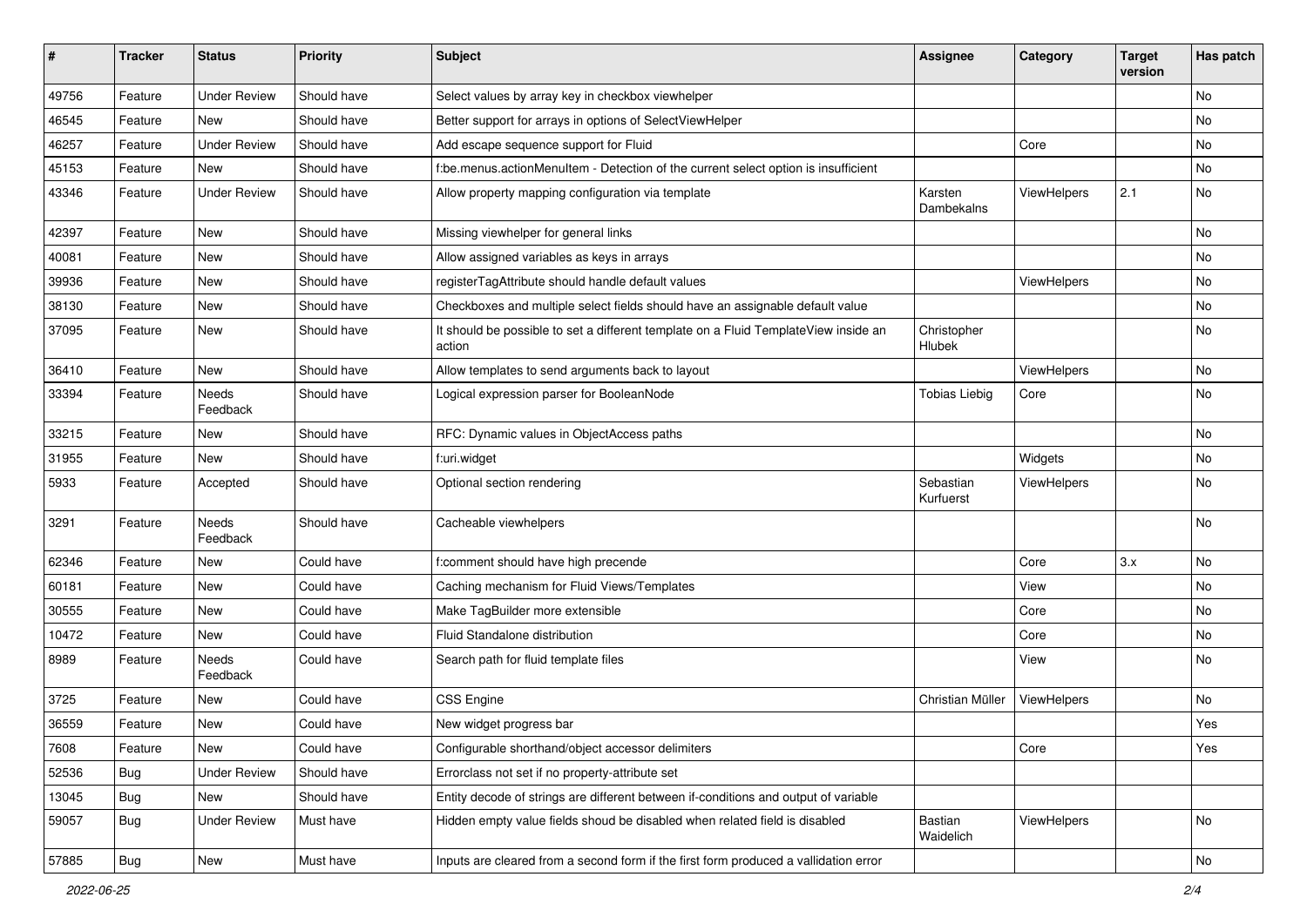| ∦     | <b>Tracker</b> | <b>Status</b>            | <b>Priority</b> | Subject                                                                                   | <b>Assignee</b>             | Category           | <b>Target</b><br>version | Has patch |
|-------|----------------|--------------------------|-----------------|-------------------------------------------------------------------------------------------|-----------------------------|--------------------|--------------------------|-----------|
| 49038 | Bug            | New                      | Must have       | form.select does not select the first item if prependOptionValue is used                  |                             |                    |                          | <b>No</b> |
| 45384 | Bug            | New                      | Must have       | Persisted entity object in widget-configuration cannot be deserialized (after reload)     |                             | Widgets            | 2.0.1                    | <b>No</b> |
| 40064 | Bug            | New                      | Must have       | Multiselect is not getting persisted                                                      |                             | <b>ViewHelpers</b> |                          | No        |
| 38369 | Bug            | <b>New</b>               | Must have       | Resource ViewHelpers should not fall back to request package                              |                             | View               |                          | <b>No</b> |
| 33628 | <b>Bug</b>     | Needs<br>Feedback        | Must have       | Multicheckboxes (multiselect) for Collections don't work                                  | Christian Müller            | ViewHelpers        |                          | No        |
| 33551 | Bug            | New                      | Must have       | View helper values break out of a partial scope                                           | Sebastian<br>Kurfuerst      | Core               |                          | <b>No</b> |
| 27607 | Bug            | <b>New</b>               | Must have       | Make Fluid comparisons work when first element is STRING, second is NULL.                 |                             | Core               |                          | <b>No</b> |
| 65424 | Bug            | <b>Under Review</b>      | Should have     | SelectViewHelper must respect option(Value Label)Field for arrays                         |                             | ViewHelpers        |                          | No        |
| 58983 | Bug            | New                      | Should have     | format.date does not respect linebreaks and throws exception                              |                             |                    |                          | No        |
| 58921 | Bug            | <b>New</b>               | Should have     | f:form.* VHs crash if NOT inside f:form but followed by f:form                            |                             |                    |                          | <b>No</b> |
| 55008 | Bug            | <b>Under Review</b>      | Should have     | Interceptors should be used in Partials                                                   | Christian Müller            |                    |                          | No        |
| 54284 | Bug            | New                      | Should have     | Default Option for Switch/Case VH                                                         |                             | ViewHelpers        |                          | <b>No</b> |
| 53806 | Bug            | <b>Under Review</b>      | Should have     | Paginate widget maximumNumberOfLinks rendering wrong number of links                      | Bastian<br>Waidelich        | Widgets            |                          | No        |
| 52591 | Bug            | New                      | Should have     | The Pagination Widget broken for joined objects                                           |                             |                    |                          | <b>No</b> |
| 52419 | Bug            | New                      | Should have     | Wrong PHPDocs notation for default value inline f:translate viewhelper                    |                             |                    | 2.0                      | <b>No</b> |
| 50888 | Bug            | <b>Under Review</b>      | Should have     | WSOD by changing name of section and if Fluid caches are generated                        |                             |                    |                          | No        |
| 49600 | Bug            | <b>New</b>               | Should have     | f:form tag shown as a HTML on frontend                                                    |                             | ViewHelpers        |                          | <b>No</b> |
| 47006 | Bug            | <b>Under Review</b>      | Should have     | widget identifier are not unique                                                          |                             |                    |                          | No        |
| 46289 | Bug            | <b>Needs</b><br>Feedback | Should have     | Enable Escaping Interceptor in XML request format                                         |                             | View               | 2.0.1                    | <b>No</b> |
| 44234 | Bug            | <b>Under Review</b>      | Should have     | selectViewHelper's sorting does not respect locale collation                              |                             | ViewHelpers        | 2.1                      | <b>No</b> |
| 40998 | Bug            | <b>Under Review</b>      | Should have     | Missing parent request namespaces in form field name prefix                               | Sebastian<br>Kurfuerst      | ViewHelpers        | 1.1.1                    | <b>No</b> |
| 39990 | Bug            | New                      | Should have     | Same form twice in one template: hidden fields for empty values are only rendered<br>once |                             | Core               |                          | <b>No</b> |
| 37619 | Bug            | New                      | Should have     | Fatal Error when using variable in name attribute of Section ViewHelper                   |                             | ViewHelpers        |                          | <b>No</b> |
| 36662 | <b>Bug</b>     | Needs<br>Feedback        | Should have     | Checked state isn't always correct when property is collection                            | Kevin Ulrich<br>Moschallski | ViewHelpers        | 1.1.1                    | No        |
| 36655 | <b>Bug</b>     | New                      | Should have     | <b>Pagination Links</b>                                                                   |                             | Widgets            |                          | No        |
| 34682 | <b>Bug</b>     | <b>Under Review</b>      | Should have     | Radio Button missing checked on validation error                                          |                             | ViewHelpers        |                          | No        |
| 28554 | <b>Bug</b>     | New                      | Should have     | (v4) implement feature flag to disable caching                                            |                             |                    |                          | No        |
| 28553 | <b>Bug</b>     | New                      | Should have     | improve XHProf test setup                                                                 |                             |                    |                          | No        |